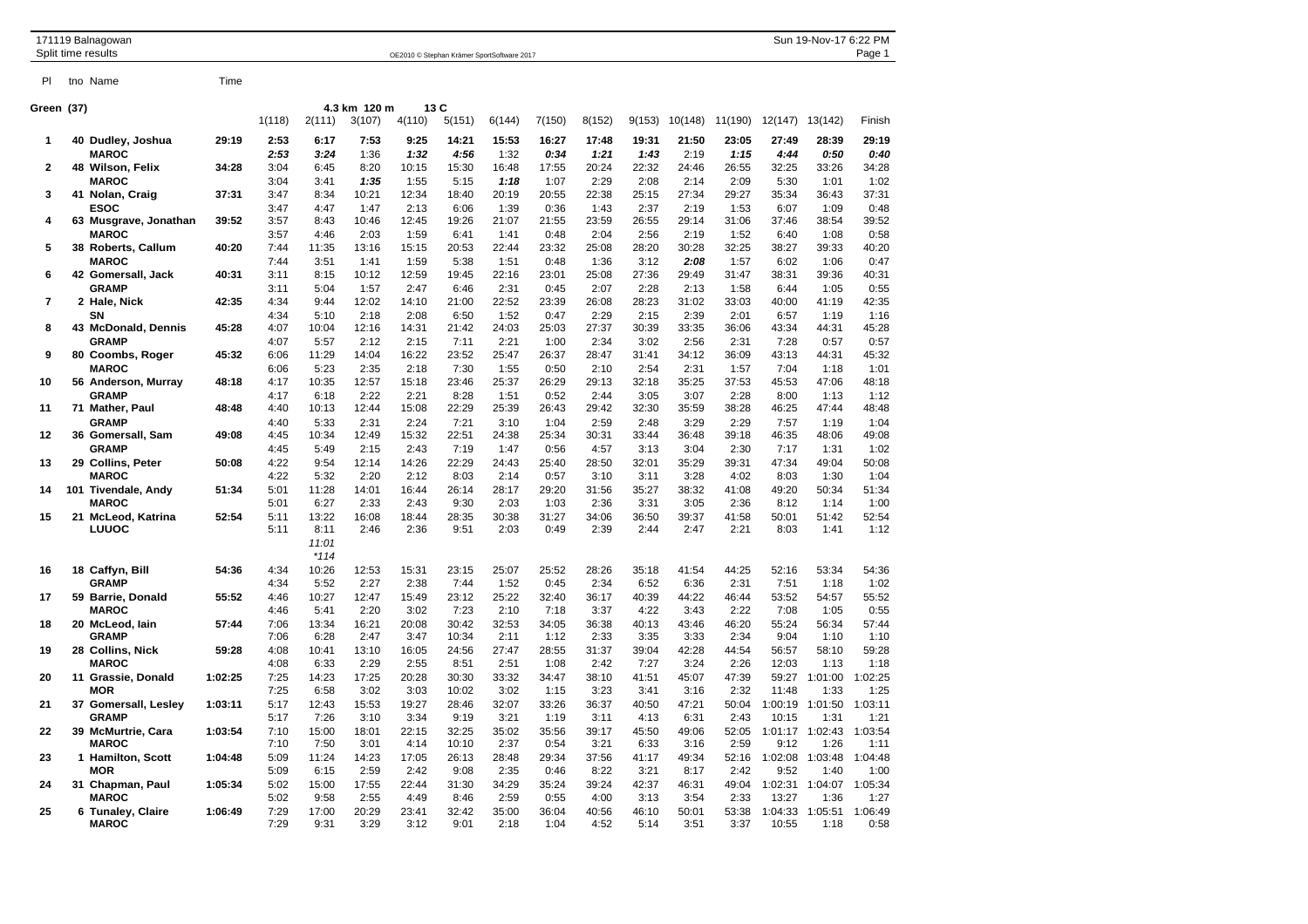|                | 171119 Balnagowan                                |         |                      |                       |                       |                       |                       |                                            |                        |                       |                       |                       |                       |                  | Sun 19-Nov-17 6:22 PM   |                 |
|----------------|--------------------------------------------------|---------|----------------------|-----------------------|-----------------------|-----------------------|-----------------------|--------------------------------------------|------------------------|-----------------------|-----------------------|-----------------------|-----------------------|------------------|-------------------------|-----------------|
|                | Split time results                               |         |                      |                       |                       |                       |                       | OE2010 © Stephan Krämer SportSoftware 2017 |                        |                       |                       |                       |                       |                  |                         | Page 2          |
| PI.            | tno Name                                         | Time    |                      |                       |                       |                       |                       |                                            |                        |                       |                       |                       |                       |                  |                         |                 |
| Green (37)     |                                                  |         |                      |                       | 4.3 km 120 m          |                       | 13 C                  | (cont.)                                    |                        |                       |                       |                       |                       |                  |                         |                 |
|                |                                                  |         | 1(118)               | 2(111)                | 3(107)                | 4(110)                | 5(151)                | 6(144)                                     | 7(150)                 | 8(152)                | 9(153)                | 10(148)               | 11(190)               | 12(147) 13(142)  |                         | Finish          |
| 26             | 78 Campbell, Phil<br><b>GRAMP</b>                | 1:07:18 | 5:38<br>5:38         | 13:05<br>7:27         | 16:16<br>3:11         | 19:34<br>3:18         | 29:37<br>10:03        | 32:20<br>2:43                              | 33:25<br>1:05          | 37:05<br>3:40         | 41:03<br>3:58         | 45:19<br>4:16         | 48:31<br>3:12         | 15:22            | 1:03:53 1:05:47<br>1:54 | 1:07:18<br>1:31 |
| 27             | 70 Esson, David<br><b>GRAMP</b>                  | 1:15:30 | 6:26<br>6:26         | 16:00<br>9:34         | 19:34<br>3:34         | 23:12<br>3:38         | 36:46<br>13:34        | 40:08<br>3:22                              | 41:38<br>1:30          | 45:58<br>4:20         | 51:11<br>5:13         | 56:21<br>5:10         | 59:47<br>3:26         | 1:11:33<br>11:46 | 1:13:46<br>2:13         | 1:15:30<br>1:44 |
| 28             | 52 Dudley, Caz<br><b>MAROC</b>                   | 1:19:11 | 9:12<br>9:12         | 18:48<br>9:36         | 22:41<br>3:53         | 25:49<br>3:08         | 36:21<br>10:32        | 39:36<br>3:15                              | 41:04<br>1:28          | 45:28<br>4:24         | 50:13<br>4:45         | 1:00:35<br>10:22      | 1:03:52<br>3:17       | 1:15:58<br>12:06 | 1:17:26<br>1:28         | 1:19:11<br>1:45 |
| 29             | 32 Bennett, Alan<br><b>MAROC</b>                 | 1:19:28 | 12:46<br>12:46       | 20:14<br>7:28         | 23:06<br>2:52         | 25:51<br>2:45         | 34:44<br>8:53         | 41:44<br>7:00                              | 42:53<br>1:09          | 45:34<br>2:41         | 49:24<br>3:50         | 1:02:21<br>12:57      | 1:06:29<br>4:08       | 1:16:54<br>10:25 | 1:18:22<br>1:28         | 1:19:28<br>1:06 |
| 30             | 25 Kenyon, Elizabeth<br><b>MOR</b>               | 1:21:50 | 6:03<br>6:03         | 12:40<br>6:37         | 15:39<br>2:59         | 19:20<br>3:41         | 29:17<br>9:57         | 36:46<br>7:29                              | 38:09<br>1:23          | 49:49<br>11:40        | 54:04<br>4:15         | 58:25<br>4:21         | 1:03:00<br>4:35       | 1:18:26<br>15:26 | 1:20:18<br>1:52         | 1:21:50<br>1:32 |
| 31             | 9 Salway, Aileen<br><b>MAROC</b>                 | 1:22:48 | 8:13<br>8:13         | 17:42<br>9:29         | 21:43<br>4:01         | 25:30<br>3:47         | 38:22<br>12:52        | 44:07<br>5:45                              | 45:38<br>1:31          | 49:40<br>4:02         | 54:40<br>5:00         | 1:01:29<br>6:49       | 1:07:45<br>6:16       | 1:19:31<br>11:46 | 1:21:17<br>1:46         | 1:22:48<br>1:31 |
| 32             | 47 Matthews, Margit<br><b>MAROC</b>              | 1:24:47 | 8:49<br>8:49         | 17:12<br>8:23         | 20:15<br>3:03         | 24:14<br>3:59         | 35:56<br>11:42        | 39:47<br>3:51                              | 41:21<br>1:34          | 52:52<br>11:31        | 57:04<br>4:12         | 1:01:57<br>4:53       | 1:06:40<br>4:43       | 1:21:41<br>15:01 | 1:23:22<br>1:41         | 1:24:47<br>1:25 |
| 33             | 55 Anderson, Ailsa<br><b>GRAMP</b>               | 1:27:21 | 11:38<br>11:38       | 22:12<br>10:34        | 25:51<br>3:39         | 29:17<br>3:26         | 45:51<br>16:34        | 47:53<br>2:02                              | 49:02<br>1:09          | 52:07<br>3:05         | 58:56<br>6:49         | 1:10:56<br>12:00      | 1:13:50<br>2:54       | 1:24:46<br>10:56 | 1:26:07<br>1:21         | 1:27:21<br>1:14 |
| 34             | 46 Donald, Colin<br><b>MAROC</b>                 | 1:27:34 | 16:27<br>16:27       | 24:46<br>8:19         | 29:25<br>4:39         | 38:47<br>9:22         | 49:55<br>11:08        | 52:12<br>2:17                              | 53:40<br>1:28          | 57:32<br>3:52         | 1:04:56<br>7:24       | 1:11:19<br>6:23       | 1:13:53<br>2:34       | 1:24:39<br>10:46 | 1:26:04<br>1:25         | 1:27:34<br>1:30 |
| 35             | 60 Barrie, Sue<br><b>MAROC</b>                   | 1:32:21 | 6:54<br>6:54         | 17:46<br>10:52        | 21:34<br>3:48         | 30:50<br>9:16         | 43:16<br>12:26        | 46:18<br>3:02                              | 47:36<br>1:18          | 52:31<br>4:55         | 57:05<br>4:34         | 1:02:42<br>5:37       | 1:17:06<br>14:24      | 1:28:40<br>11:34 | 1:30:39<br>1:59         | 1:32:21<br>1:42 |
| 36             | 34 Esson, George<br><b>GRAMP</b>                 | 2:14:40 | 10:40<br>10:40       | 27:07<br>16:27        | 34:16<br>7:09         | 41:26<br>7:10         | 1:01:50<br>20:24      | 1:07:37<br>5:47                            | 1:10:00<br>2:23        | 1:21:46<br>11:46      | 1:29:36<br>7:50       | 1:38:05<br>8:29       | 1:46:00<br>7:55       | 2:07:16<br>21:16 | 2:11:25<br>4:09         | 2:14:40<br>3:15 |
|                | 24 Kenyon, Faith<br><b>MOR</b>                   | mp      | 10:43<br>10:43       | -----                 | 23:51<br>13:08        | 28:33<br>4:42         | 42:29<br>13:56        | 45:26<br>2:57                              | 47:40<br>2:14          | -----                 | -----                 | 54:06<br>6:26         | 58:21<br>4:15         | 1:16:51<br>18:30 | 1:18:54<br>2:03         | 1:20:23<br>1:29 |
|                | Light Green (22)                                 |         | 1(124)               | 2(113)                | 3.4 km 65 m<br>3(107) | 4(112)                | 10 C<br>5(119)        | 6(120)                                     | 7(129)                 | 8(149)                | 9(132)                | 10(142)               | Finish                |                  |                         |                 |
| 1              | 62 Barrie, Adam                                  | 35:33   | 4:48                 | 6:56                  | 11:44                 | 14:41                 | 17:21                 | 18:40                                      | 23:58                  | 27:01                 | 30:40                 | 34:32                 | 35:33                 |                  |                         |                 |
| $\mathbf{2}$   | <b>MAROC</b><br>76 Kirk, Lachlan                 | 38:05   | 4:48<br>3:43         | 2:08<br>5:45          | 4:48<br>9:24          | 2:57<br>12:41         | 2:40<br>14:58         | 1:19<br>16:42                              | 5:18<br>26:51          | 3:03<br>29:42         | 3:39<br>32:41         | 3:52<br>37:04         | 1:01<br>38:05         |                  |                         |                 |
| 3              | <b>GRAMP</b><br>100 O'Sullivan, Sean             | 41:53   | 3:43<br>5:18         | 2:02<br>7:26          | 3:39<br>11:05         | 3:17<br>18:39         | 2:17<br>21:26         | 1:44<br>23:29                              | 10:09<br>27:53         | 2:51<br>31:00         | 2:59<br>35:05         | 4:23<br>40:46         | 1:01<br>41:53         |                  |                         |                 |
| 4              | <b>MAROC</b><br>5 Hammonds, Mark                 | 43:30   | 5:18<br>4:56         | 2:08<br>7:19          | 3:39<br>11:16         | 7:34<br>14:13         | 2:47<br>16:50         | 2:03<br>22:43                              | 4:24<br>29:26          | 3:07<br>32:55         | 4:05<br>36:41         | 5:41<br>42:21         | 1:07<br>43:30         |                  |                         |                 |
| 5              | <b>MAROC</b><br>85 Spencer, Steve                | 44:26   | 4:56<br>6:02         | 2:23<br>8:24          | 3:57<br>12:57         | 2:57<br>16:34         | 2:37<br>20:12         | 5:53<br>23:45                              | 6:43<br>29:51          | 3:29<br>34:14         | 3:46<br>38:31         | 5:40<br>43:09         | 1:09<br>44:26         |                  |                         |                 |
| 6              | <b>MAROC</b><br>75 Kirk, David                   | 48:23   | 6:02<br>8:04         | 2:22<br>10:44         | 4:33<br>15:21         | 3:37<br>21:41         | 3:38<br>25:03         | 3:33<br>27:44                              | 6:06<br>34:04          | 4:23<br>37:47         | 4:17<br>41:38         | 4:38<br>47:03         | 1:17<br>48:23         |                  |                         |                 |
| $\overline{7}$ | <b>GRAMP</b><br>44 McDonald, Fiona               | 50:12   | 8:04<br>8:13         | 2:40<br>10:44         | 4:37<br>14:34         | 6:20<br>18:00         | 3:22<br>20:21         | 2:41<br>28:48                              | 6:20<br>36:23          | 3:43<br>40:21         | 3:51<br>44:41         | 5:25<br>49:11         | 1:20<br>50:12         |                  |                         |                 |
| 8              | <b>GRAMP</b><br>22 Reynolds, Charlotte           | 51:27   | 8:13<br>7:07         | 2:31<br>9:55          | 3:50<br>15:25         | 3:26<br>19:16         | 2:21<br>22:19         | 8:27<br>25:13                              | 7:35<br>34:40          | 3:58<br>40:18         | 4:20<br>44:48         | 4:30<br>50:03         | 1:01<br>51:27         |                  |                         |                 |
| 9              | <b>MAROC</b><br>30 Chapman, Catriona             | 53:40   | 7:07<br>6:22         | 2:48<br>9:06          | 5:30<br>13:37         | 3:51<br>21:37         | 3:03<br>24:20         | 2:54<br>27:13                              | 9:27<br>36:54          | 5:38<br>42:02         | 4:30<br>46:49         | 5:15<br>52:15         | 1:24<br>53:40         |                  |                         |                 |
| 10             | <b>MAROC</b><br>87 Will, Duncan                  | 54:33   | 6:22<br>8:04         | 2:44<br>11:35         | 4:31<br>16:29         | 8:00<br>20:08         | 2:43<br>24:40         | 2:53<br>26:49                              | 9:41<br>36:03          | 5:08<br>41:36         | 4:47<br>47:56         | 5:26<br>52:34         | 1:25<br>54:33         |                  |                         |                 |
| 11             | <b>GRAMP</b><br>57 Milligan, Christoph           | 54:52   | 8:04<br>8:16         | 3:31<br>11:29         | 4:54<br>17:57         | 3:39<br>21:46         | 4:32<br>25:25         | 2:09<br>27:55                              | 9:14<br>37:17          | 5:33<br>41:02         | 6:20<br>45:38         | 4:38<br>53:25         | 1:59<br>54:52         |                  |                         |                 |
| 12             | <b>MAROC</b><br>61 Barrie, Eliza<br><b>MAROC</b> | 54:59   | 8:16<br>7:03<br>7:03 | 3:13<br>11:03<br>4:00 | 6:28<br>17:59<br>6:56 | 3:49<br>22:05<br>4:06 | 3:39<br>26:01<br>3:56 | 2:30<br>28:16<br>2:15                      | 9:22<br>38:17<br>10:01 | 3:45<br>43:53<br>5:36 | 4:36<br>49:01<br>5:08 | 7:47<br>53:35<br>4:34 | 1:27<br>54:59<br>1:24 |                  |                         |                 |
|                |                                                  |         |                      |                       |                       |                       |                       |                                            |                        |                       |                       |                       |                       |                  |                         |                 |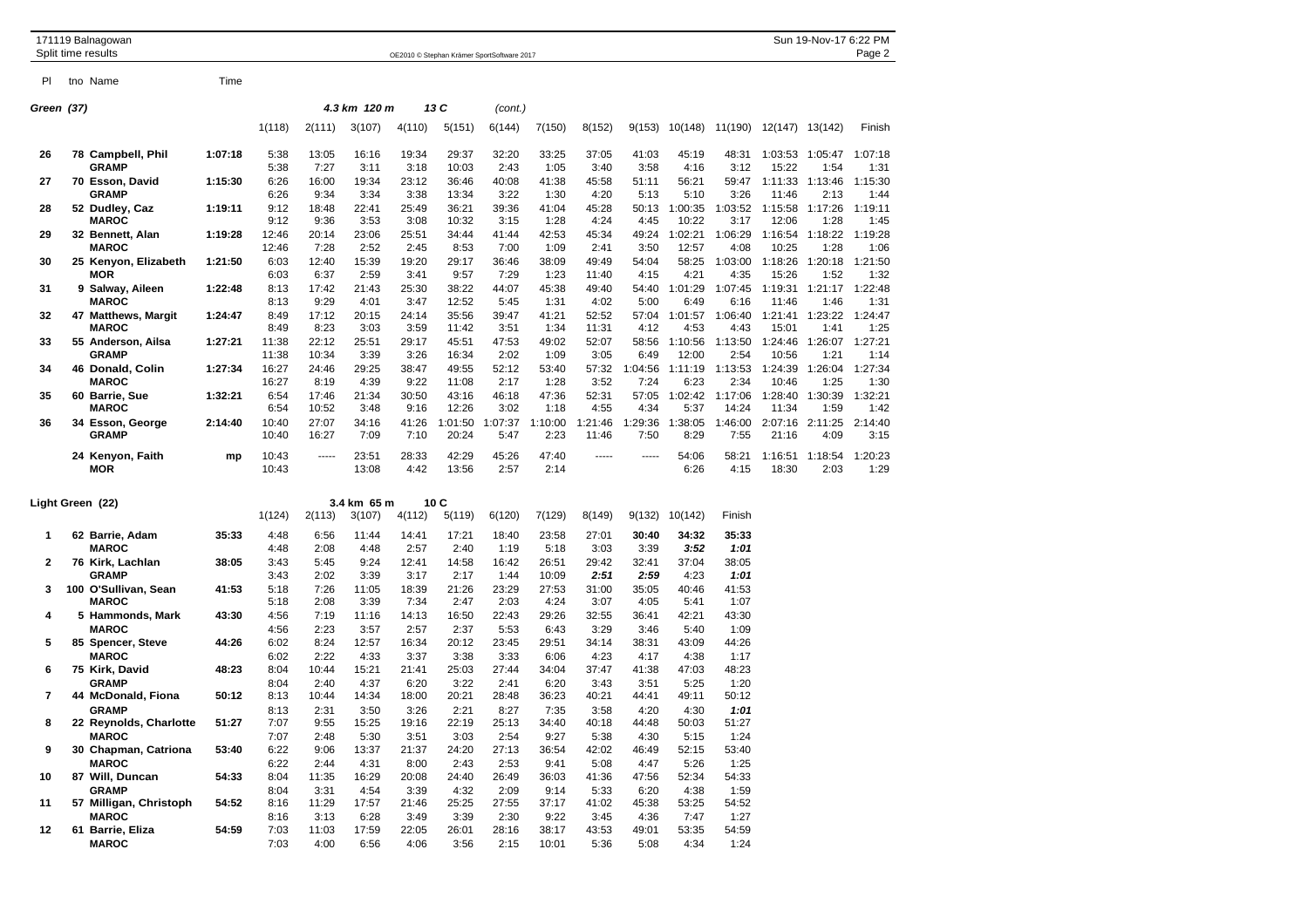|                  |  | 171119 Balnagowan<br>Split time results |         |                |                |                |               |                | OE2010 © Stephan Krämer SportSoftware 2017      |                |                               |                 |                  |                 | Sun 19-Nov-17 6:22 PM<br>Page 3 |
|------------------|--|-----------------------------------------|---------|----------------|----------------|----------------|---------------|----------------|-------------------------------------------------|----------------|-------------------------------|-----------------|------------------|-----------------|---------------------------------|
| PI.              |  | tno Name                                | Time    |                |                |                |               |                |                                                 |                |                               |                 |                  |                 |                                 |
| Light Green (22) |  |                                         |         |                |                | 3.4 km 65 m    |               | 10 C           | (cont.)                                         |                |                               |                 |                  |                 |                                 |
|                  |  |                                         |         | 1(124)         | 2(113)         | 3(107)         | 4(112)        | 5(119)         | 6(120)                                          | 7(129)         | 8(149)                        | 9(132)          | 10(142)          | Finish          |                                 |
| 13               |  | 64 Garrett, Eilidh<br><b>MAROC</b>      | 57:55   | 10:22<br>10:22 | 13:34<br>3:12  | 18:25<br>4:51  | 26:18<br>7:53 | 29:10<br>2:52  | 31:55<br>2:45                                   | 41:41<br>9:46  | 46:07<br>4:26                 | 51:12<br>5:05   | 56:31<br>5:19    | 57:55<br>1:24   |                                 |
| 14               |  | 33 Bennett, Ewan                        | 57:58   | 12:15          | 14:27          | 18:58          | 22:37         | 25:23          | 26:58                                           | 45:04          | 48:01                         | 52:05           | 56:44            | 57:58           |                                 |
| 15               |  | <b>MAROC</b><br>77 McMillan, Margaret   | 57:59   | 12:15<br>7:02  | 2:12<br>10:47  | 4:31<br>17:00  | 3:39<br>23:07 | 2:46<br>26:26  | 1:35<br>29:30                                   | 18:06<br>40:20 | 2:57<br>45:30                 | 4:04<br>51:03   | 4:39<br>56:24    | 1:14<br>57:59   |                                 |
| 16               |  | <b>MAROC</b><br>88 Glendinning, Sean    | 58:25   | 7:02<br>7:14   | 3:45<br>10:20  | 6:13<br>17:00  | 6:07<br>21:44 | 3:19<br>26:06  | 3:04<br>28:32                                   | 10:50<br>38:21 | 5:10<br>43:19                 | 5:33<br>50:05   | 5:21<br>57:08    | 1:35<br>58:25   |                                 |
| 17               |  | <b>MAROC</b><br>53 Newey, Jonas         | 1:00:55 | 7:14<br>7:36   | 3:06<br>10:33  | 6:40<br>15:35  | 4:44<br>19:52 | 4:22<br>22:56  | 2:26<br>25:07                                   | 9:49<br>43:43  | 4:58<br>48:15                 | 6:46<br>53:33   | 7:03<br>59:29    | 1:17<br>1:00:55 |                                 |
| 18               |  | <b>MAROC</b><br>66 Garrett, Stuart      | 1:01:47 | 7:36<br>8:42   | 2:57<br>12:39  | 5:02<br>18:55  | 4:17<br>23:53 | 3:04<br>27:42  | 2:11<br>30:29                                   | 18:36<br>40:15 | 4:32<br>46:07                 | 5:18<br>52:44   | 5:56<br>59:48    | 1:26<br>1:01:47 |                                 |
| 19               |  | <b>MAROC</b><br>72 Mather, Rachel       | 1:02:39 | 8:42<br>9:35   | 3:57<br>13:28  | 6:16<br>20:07  | 4:58<br>24:23 | 3:49<br>28:24  | 2:47<br>32:33                                   | 9:46<br>40:27  | 5:52<br>47:20                 | 6:37<br>52:36   | 7:04<br>1:00:55  | 1:59<br>1:02:39 |                                 |
|                  |  | <b>GRAMP</b>                            |         | 9:35           | 3:53           | 6:39           | 4:16          | 4:01           | 4:09                                            | 7:54           | 6:53                          | 5:16            | 8:19             | 1:44            |                                 |
| 20               |  | 14 Arnott, Amanda                       | 1:13:45 | 14:02<br>14:02 | 19:16<br>5:14  | 25:00<br>5:44  | 29:12<br>4:12 | 32:46<br>3:34  | 36:31<br>3:45                                   | 44:18<br>7:47  | 53:55<br>9:37                 | 1:02:28<br>8:33 | 1:11:14<br>8:46  | 1:13:45<br>2:31 |                                 |
| 21               |  | 15 Fraser, Margaret<br><b>MAROC</b>     | 1:24:24 | 10:35<br>10:35 | 15:35<br>5:00  | 24:59<br>9:24  | 32:46<br>7:47 | 38:47<br>6:01  | 42:32<br>3:45                                   | 54:48<br>12:16 | 1:03:10<br>8:22               | 1:10:59<br>7:49 | 1:21:19<br>10:20 | 1:24:24<br>3:05 |                                 |
|                  |  | 90 Wilson, Felix<br><b>MAROC</b>        | mp      | 3:32<br>3:32   | 5:02<br>1:30   | 7:55<br>2:53   | 10:04<br>2:09 | 12:02<br>1:58  | 13:03<br>1:01                                   | 16:43<br>3:40  | 19:35<br>2:52                 | -----           | -----            | 26:27<br>6:52   |                                 |
| Orange (15)      |  |                                         |         |                | 2.5 km 50 m    |                | 8 C           |                |                                                 |                |                               |                 |                  |                 |                                 |
|                  |  |                                         |         | 1(125)         | 2(113)         | 3(112)         | 4(114)        | 5(121)         | 6(141)                                          | 7(133)         | 8(142)                        | Finish          |                  |                 |                                 |
| 1                |  | 99 Mardall, Cluan<br><b>MAROC</b>       | 32:08   | 2:28<br>2:28   | 9:05<br>6:37   | 15:22<br>6:17  | 17:27<br>2:05 | 21:06<br>3:39  | 25:10<br>4:04                                   | 27:04<br>1:54  | 30:48<br>3:44                 | 32:08<br>1:20   |                  |                 |                                 |
| 2                |  | 19 Whitehead, Ranolp<br><b>MAROC</b>    | 33:53   | 3:06<br>3:06   | 9:42<br>6:36   | 14:01<br>4:19  | 16:07<br>2:06 | 21:32<br>5:25  | 26:00<br>4:28                                   | 28:19<br>2:19  | 32:34<br>4:15                 | 33:53<br>1:19   |                  |                 |                                 |
| 3                |  | 65 Garrett, Blair                       | 34:38   | 3:40           | 9:59           | 14:44          | 16:53         | 21:41          | 25:48                                           | 28:35          | 33:26                         | 34:38           |                  |                 |                                 |
| 4                |  | <b>MAROC</b><br>54 Newey, Yann          | 36:53   | 3:40<br>3:44   | 6:19<br>9:28   | 4:45<br>15:13  | 2:09<br>17:26 | 4:48<br>22:17  | 4:07<br>28:09                                   | 2:47<br>31:22  | 4:51<br>35:36                 | 1:12<br>36:53   |                  |                 |                                 |
| 5                |  | <b>MAROC</b><br>97 Watts, Dale          | 44:48   | 3:44<br>4:47   | 5:44<br>13:20  | 5:45<br>18:44  | 2:13<br>22:39 | 4:51<br>29:36  | 5:52<br>35:11                                   | 3:13<br>38:08  | 4:14<br>43:18                 | 1:17<br>44:48   |                  |                 |                                 |
|                  |  | <b>MAROC</b>                            |         | 4:47           | 8:33           | 5:24           | 3:55          | 6:57           | 5:35                                            | 2:57           | 5:10                          | 1:30            |                  |                 |                                 |
| 6                |  | 84 Richmond, Catheri<br><b>MAROC</b>    | 46:12   | 4:32<br>4:32   | 10:30<br>5:58  | 19:26<br>8:56  | 21:51<br>2:25 | 30:24<br>8:33  | 36:39<br>6:15                                   | 39:33<br>2:54  | 44:07<br>4:34                 | 46:12<br>2:05   |                  |                 |                                 |
| 7                |  | 81 Brotchie, Harriet                    | 50:03   | 4:34           | 13:04          | 18:20          | 21:55         | 29:09          | 37:45                                           | 40:48          | 48:08                         | 50:03           |                  |                 |                                 |
| 8                |  | <b>MAROC</b><br>16 MacGregor, Jayne     | 57:06   | 4:34<br>5:00   | 8:30<br>15:20  | 5:16<br>22:21  | 3:35<br>26:34 | 7:14<br>34:47  | 8:36<br>42:54                                   | 3:03<br>48:09  | 7:20<br>54:18                 | 1:55<br>57:06   |                  |                 |                                 |
|                  |  | <b>GRAMP</b>                            |         | 5:00           | 10:20          | 7:01           | 4:13          | 8:13           | 8:07                                            | 5:15           | 6:09                          | 2:48            |                  |                 |                                 |
| 9                |  | 23 Kenyon, Fergus                       | 1:01:08 | 5:48           | 14:21          | 27:25          | 30:23         | 40:23          | 48:29                                           | 53:43          | 59:14                         | 1:01:08         |                  |                 |                                 |
| 10               |  | MOR<br>86 Will, Hannah                  | 1:03:43 | 5:48<br>5:28   | 8:33<br>17:43  | 13:04<br>26:11 | 2:58<br>30:13 | 10:00<br>39:36 | 8:06<br>51:09                                   | 5:14<br>55:01  | 5:31<br>1:01:44 1:03:43       | 1:54            |                  |                 |                                 |
|                  |  | <b>GRAMP</b>                            |         | 5:28           | 12:15          | 8:28           | 4:02          | 9:23           | 11:33                                           | 3:52           | 6:43                          | 1:59            |                  |                 |                                 |
| 11               |  | 58 Milligan, Pauline                    | 1:06:19 | 7:18           | 18:30          | 30:08          | 35:11         | 44:34          | 52:37                                           |                | 57:43 1:03:42 1:06:19         |                 |                  |                 |                                 |
| 12               |  | <b>MAROC</b><br>89 Kellas, Iona         | 1:08:18 | 7:18<br>4:19   | 11:12<br>11:18 | 11:38<br>20:48 | 5:03<br>23:52 | 9:23<br>47:47  | 8:03<br>54:25                                   | 5:06           | 5:59<br>56:55 1:05:22 1:08:18 | 2:37            |                  | 18:32           |                                 |
|                  |  | <b>MAROC</b>                            |         | 4:19           | 6:59           | 9:30           | 3:04          | 23:55          | 6:38                                            | 2:30           | 8:27                          | 2:56            |                  | $*115$          |                                 |
| 13               |  | 3 Hale, Dorothy                         | 1:14:35 | 6:00           | 16:25          | 38:55          | 41:53         | 49:36          |                                                 |                | 58:03 1:04:02 1:11:50 1:14:35 |                 |                  |                 |                                 |
| 14               |  | SAX<br>74 Arthur, Emily                 | 1:39:14 | 6:00<br>8:37   | 10:25<br>23:40 | 22:30<br>32:09 | 2:58<br>37:33 | 7:43           | 8:27<br>1:07:18 1:15:40 1:21:15 1:32:16 1:36:32 | 5:59           | 7:48                          | 2:45            |                  |                 |                                 |
|                  |  | <b>GRAMP</b>                            |         | 8:37           | 15:03          | 8:29           | 5:24          | 29:45          | 8:22                                            | 5:35           | 11:01                         | 4:16            |                  |                 |                                 |